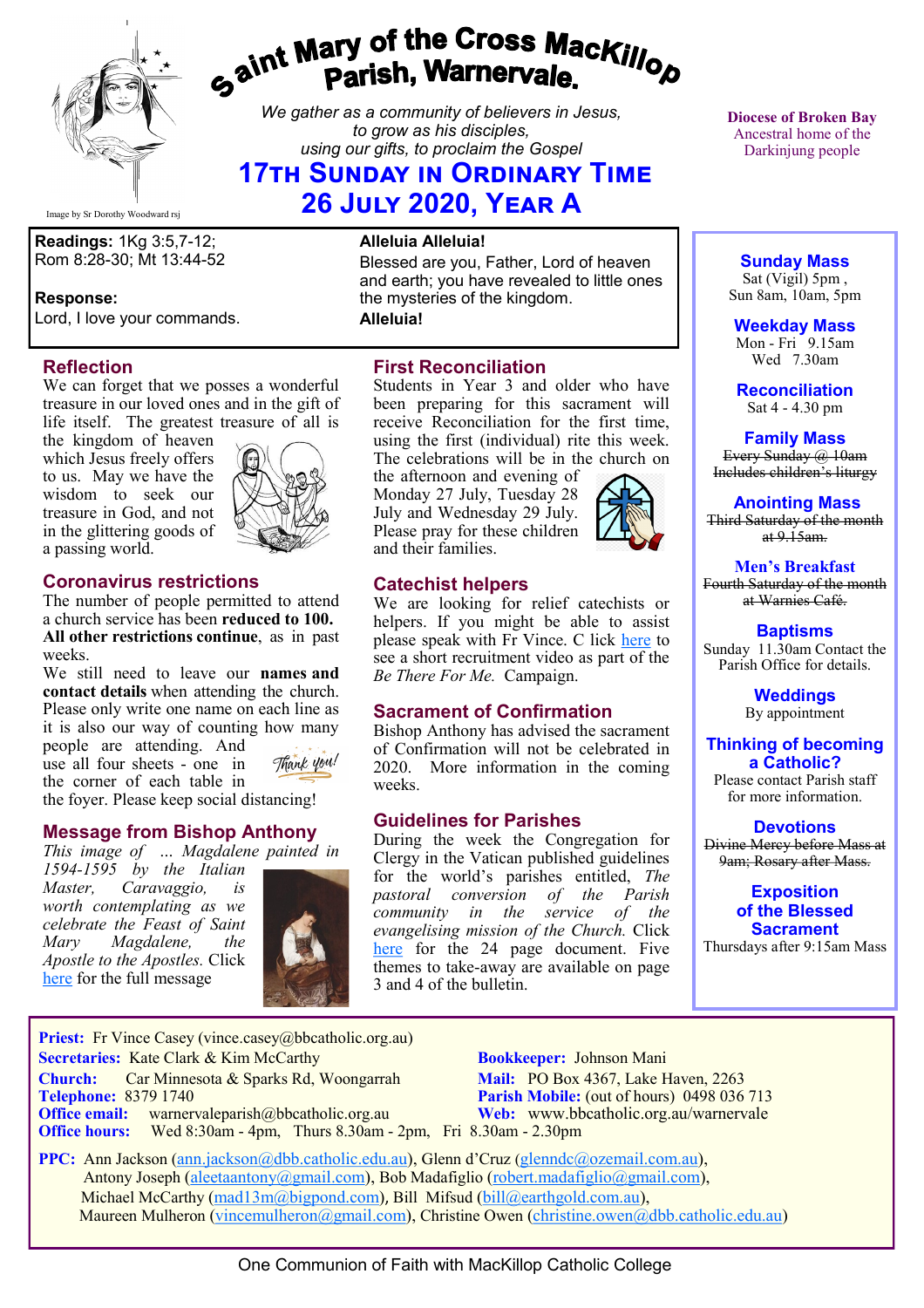#### **Return and Earn**

We raised **\$111.80** last week. Thank you for your continued support!

**Please remember containers need to be empty of liquid; and not crushed or broken.** 

Please place glass in the crates.

**Cans and bottles must O**Thank you for **O have 10c refund logo!** INĜ

THANK YOU!

#### **Social Justice Affordable Housing for All**

Safe, secure and affordable housing should be a right for all Australians. We hear much about the housing needs of single mothers with children but we hear little about the needs of single men with children.

This group often miss out on allocation of rentals, social and community housing. Temporary housing in boarding houses, hostels and refuges are not suitable places to care and nurture children.

Some family men struggle with financial and health issues, mental health needs as well as homelessness for their family. Volunteers working with these men frequently see their clients missing out on housing with agencies giving priority to women.

As Covid-19 emergency housing supports wind down, as Christians we need to remind our politicians that funding and services are urgently needed for men as well as women in our community.

Please join us and pray for all suffering with homelessness and contact our local politicians to let them know of this urgent need.

Ms Emma McBride, MP, PO box 3763, Tuggerah 2259 Phone: 4353 0127 [emma.Mcbride.mp@aph.gov.au](mailto:emma.Mcbride.mp@aph.gov.au)

Mr David Harris, MP, Shop 4, 142 Pacific Highway, Wyong 2259 Phone: 4352 2711

[wyong@parliament.nsw.gov.au](mailto:wyong@parliament.nsw.gov.au)

Thank you for advocating on behalf of those in our community in need.



*Social Justice Committee* 

*Warnervale Catholic Church* **[www.marymackillopsocialjustice.wordp](http://www.marymackillopsocialjustice.wordpress.com) [ress.com](http://www.marymackillopsocialjustice.wordpress.com)**

#### **The Sacraments**

A new course on The Sacraments will commence on Monday 10<sup>th</sup> August 2020 at 10am and again at 7pm in the church.

There is no need for you to register for this course – just come! Bishop Barron is the presenter. Please bring a pencil and paper as time will be available at the end for questions and discussion.

The first of the six sessions is titled 'Introduction and Baptism'. You are very welcome to join us. If you have any questions contact Terry Pate 0408 973 316.

#### **Pope Francis' Prayer Intention for July**

**Our Families**

We pray that today's families may be accompanied with love, respect and guidance.

#### **MacKillop College**

The college leaders for the next twelve months were installed during the week. Congratulation to the **College Captains**: Chloe Benson and Jesse Slattery; and **College Leaders** for Mission:

Kahil Miclat and Harrison Sciberras; for Culture: Anita Brown and Aleeta Joseph; and for Wellbeing: Charlie Baresic and Aimee Greenfield.



#### **CWF Receipts**

Receipts for parishioners who have donated to the Charitable Works Fund are available in the breeze-way of the church. Thank you for your generosity.

If you donated to **Planned Giving** these monies help to keep our parish functioning but are not tax deductible. If you would like a **record of**  Thank you! **giving,** please contact the parish office.

## **The National Catholic Men's Gathering for 2020**

The ACBC National Catholic Men's Gathering for 2020 is being offered as a **free event for registered participants.** Online Program, available from Saturday 15 August 2020. **[Registra](https://agora.catholic.org.au/l/576423/2020-06-22/mq26g)[tion](https://agora.catholic.org.au/l/576423/2020-06-22/mq26g)** [will be free and will be available](https://agora.catholic.org.au/l/576423/2020-06-22/mq26g)  from **[Monday 29th June](https://agora.catholic.org.au/l/576423/2020-06-22/mq26g)**.

## **This week**

**Monday 27 July** 9:15am Mass Fr Vince

**Tuesday 28 July** 9:15am Mass Fr Vince

**Wednesday 29 July St Martha** 7:30am Mass Fr Vince 9:15am Mass Fr Vince

**Thursday 30 July** 9:15am Mass Fr Vince

**Friday 31 Jul St Ignatius of Loyola** 9.15am Mass

**Saturday 1 August** 4pm Reconciliation Fr Vince 5pm Mass Fr Vince

**Sunday 2 August** 8am Mass Fr Carmelo 10am Mass Fr Vince 11:30am Baptism 5pm Mass Fr Vince 7pm Syro Malabar Fr Bineesh

#### **Feast of Mary MacKillop**

To celebrate our patronal feast day on Saturday 8 August we will be having a parish Mass at 9.15am in the church.



#### **Feast of the Assumption**

is on Saturday 15 August and we will be having a parish Mass at 9.15am in the church.



#### **Santa Maria Festival**

has been cancelled for 2020 but it will be celebrated on Sunday 15th August 2021.

#### **Catholic Care**

CatholicCare launched their Shout a Mate a \$6 Plate campaign in support of Mary Mac's Place in Woy Woy which is open to anyone who is homeless, needing a helping hand or is lonely.

Over 20,000 meals a year are provided a year to those in need and they rely 100% on community support Every \$6 donation goes straight to meals and resources to the most vulnerable in our local communities –

and every donation is 100% taxdeductible. To provide a meal go to: **[www.shoutamateaplate.org.au](https://bbcatholic.us8.list-manage.com/track/click?u=466af249e088db70ab864d088&id=359e44f7a7&e=e312df0f80)**

Homeless persons week 2-8 August.

Please remember our sick: Charlie Radford, Therese Ann Hardman, Ray Slewcher, Jimmy Casey, Helen Elliot, Peter Dormer, Joanne McSherry, Gaie Stansberry, David Caire, Helen Kennedy (sister of Fr Carmelo), Stacey Pollach, Jim Swanson.



Deceased: Paulo, Maureen Hassan, George and Annie Vassallo, Tony and Doris Atttard, John Dormer, Allan Dent, Anne Bonnici, Bernard Okon (Kate Clark's brother), Sean Hardiman, George Stansberry, Frank Walsh.

Mass Intentions: Rosemary and Noel Flowers, Mark and Trish Sedicol, Fatima and Rodney Medina, Joselito Jr and **Josef Nacua,** 

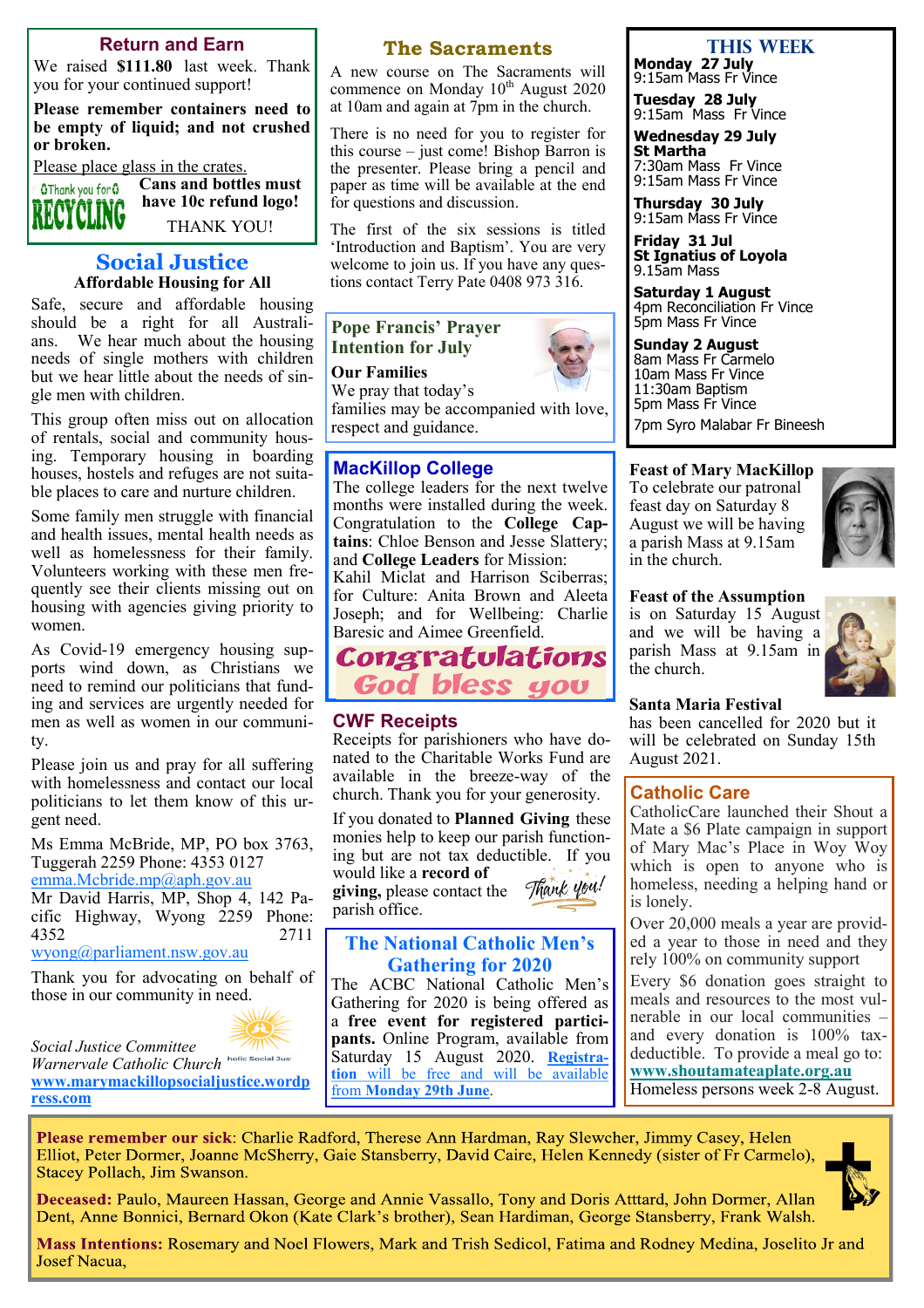# **Vatican issues new guidelines for parishes: five things you need to know** by [JD Flynn](https://plus.google.com/112392333977496651137?rel=author)

The Congregation for Clergy [published new guidelines for the world](https://press.vatican.va/content/salastampa/it/bollettino/pubblico/2020/07/20/0391/00886.html#ing)'s parishes, which aim to encourage parishes to think of themselves as missionary communities of evangelization. The guidelines do not publish new norms or policies for parish life, but they do encourage Catholics to think prayerfully about what their parishes are, and what they are for. Here are a few themes and takeaways:

# **1. The parish is mission.**

The guidelines offer parishes "a call to go out of themselves, offering instruments for reform, even structural, in a spirit of communion and collaboration, of encounter and closeness, of mercy and solicitude for the proclamation of the Gospel."

"Since its inception, the Parish is envisioned as a response to a precise pastoral need, namely that of bringing the Gospel to the People through the proclamation of the faith and the celebration of the Sacraments," the document says.

To meet its mission, "a renewed vitality is required that favours the rediscovery of the vocation of the baptised as a disciple of Jesus Christ and a missionary of the Gospel." Especially in parts of the world where many people do not know or practice the faith, the document encourages parishes to discern how to think of themselves as missionary communities, and how to focus on proclaiming the Gospel to all who will hear.

# **2. The Eucharist and the poor should be central to parish life.**

"The celebration of the Eucharistic mystery is 'the source and summit of the whole Christian life' and accordingly, the essential moment for building up the Parish community," the guidelines instruct.

The Mass should be the centre of parish life, the document says, and the place from which the parish receives its mission. In the Mass, the parish "welcomes the living presence of the Crucified and Risen Lord, receiving the announcement of the entire mystery of salvation."

And, the document says, the poor should be invited to the heart of parish life. "A 'sanctuary' open to all, the Parish, called to reach out to everyone, without exception, should remember that the poor and excluded must always have a privileged place in the heart of the Church," the document says.

"The Parish community evangelizes and is evangelized by the poor, discovering anew the call to preach the Word in all settings, whilst recalling the 'supreme law' of charity, by which we shall all be judged."

# **3. Territoriality matters, but can't be a limit.**

Most parishes are defined by territory. With few exceptions, a parish is, properly speaking, the communion of the baptized within the limits of a certain territory, which is defined by the bishop. In the West, that concept has mostly been forgotten, Catholics tend to go to Mass at the parish where they feel most welcomed or fed, and despite encouragement from some bishops, many Sunday Mass-goers don't know about parish boundaries.

The guidelines recognize that reality. "Increased mobility and the digital culture have expanded the confines of existence," the guidelines state, "people are less associated today with a definite and immutable geographical context, and "digital culture has inevitably altered the concept of space, together with people's language and behaviour, especially in younger generations."

But the document insists that territoriality matters. That "interpersonal relationships risk being dissolved into a virtual world without any commitment or responsibility towards one's neighbour."

The parish is not a self-selected or self-defined community, but a set of people with obligations to each other, and the guidelines warn against losing that sense.

Because the parish is intended to encourage in neighbours a sense of Christian responsibility for one another, the document is clear that parishes building plans for evangelization and missionary work must take into account "those who actually live within the territory. Every plan must be situated within the lived experience of a community and implanted in it without causing harm, with a necessary phase of prior consultation, and of progressive implementation and verification."

Still, the guidelines say, a parish's mission doesn't end at its territorial boundaries. In light of a changing world, "any pastoral action that is limited to the territory of the Parish is outdated."

In short, the guidelines urge Catholics to think of their parishes as a community, with obligations of neighbours to one another, who share a mission to proclaim the Gospel, together, beyond the limits of their own community.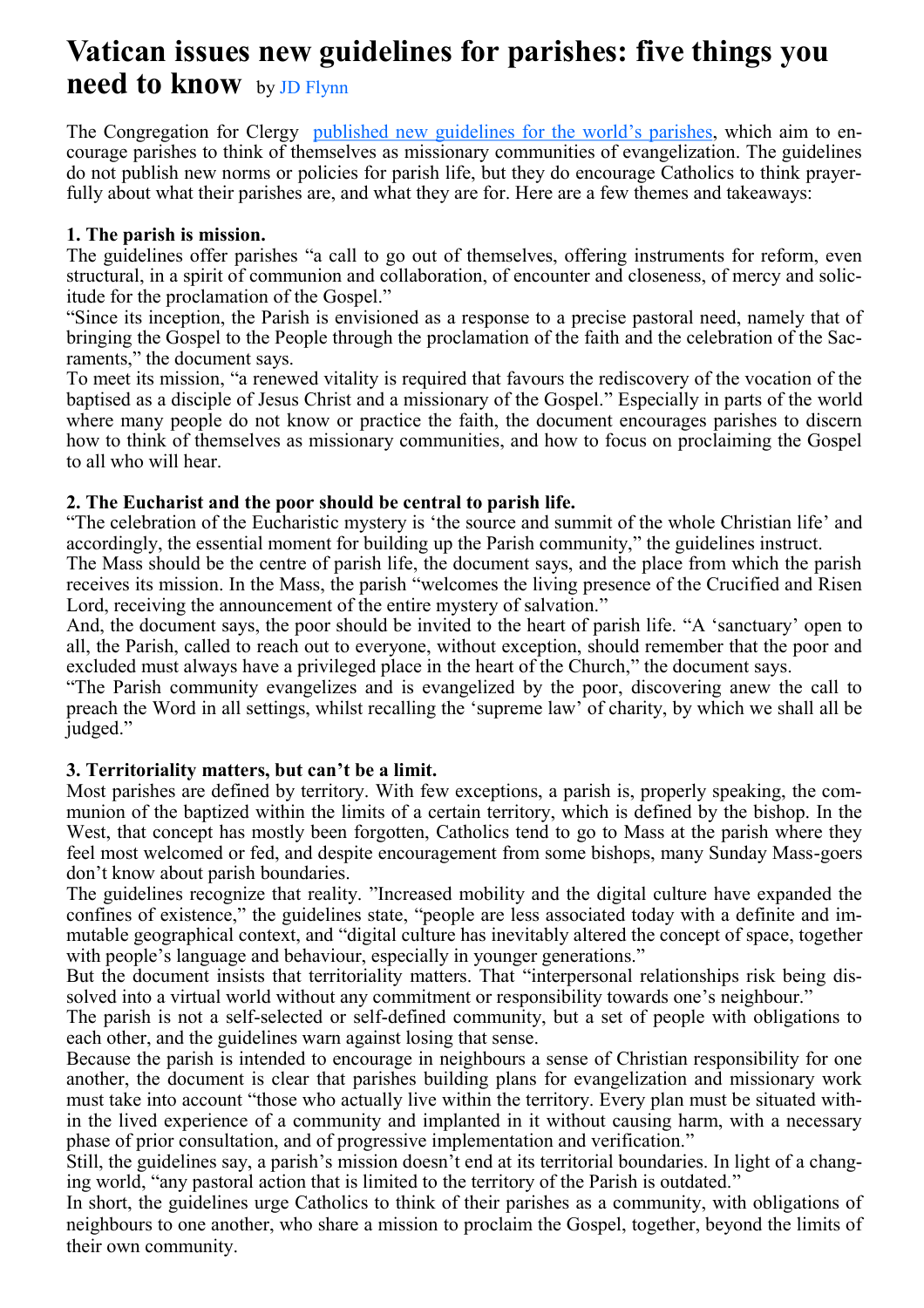# **4. Structures are for mission, but bureaucracy kills.**

The guidelines emphasize that while the parish needs policies, programs, and structures to fulfill its mission, it must "avoid the risk of falling into an excessive and bureaucratic organisation of events and an offering of services that do not express the dynamic of evangelization."

To overcome a tendency towards bureaucratization and formalization of the Church's sacramental and catechetical life "conversion of structures, which the Church must undertake, requires a significant change in mentality and an interior renewal, especially among those entrusted with the responsibility of pastoral leadership."

The guidelines also urge dioceses to consider developing new structures and roles that can coordinate activity between parishes, especially those in close geographic proximity to each other.

# **5. Responsibility for the parish mission belongs to everyone, but each has a role to play.**

The document emphasizes the co-responsibility of clergy, religious, and laity for the mission of the parish in the world. But the document also emphasizes that each person work for the Kingdom in the role to which he is called by baptism and vocation.

The guidelines emphasize that the parish pastor is entrusted with the full "care of souls" in the parish, a role unique to priests.

The document acknowledges a canonical provision that allows lay people to be entrusted with pastoral care in a parish because of a shortage of priests, but emphasizes that such a situation should be rare, and "a temporary and not a permanent measure," that can only be used when there is a true lack of priests.

"We are dealing here with an extraordinary form of entrusting pastoral care, due to the impossibility of appointing a Parish Priest or a Parish Administrator, which is not to be confused with the ordinary active cooperation of the lay faithful in assuming their responsibilities."

"Furthermore, it would be preferable to appoint one or more deacons over consecrated men and women or laypersons for directing this kind of pastoral care," the guidelines suggest.

The document takes care to urge against the "clericalization of the laity" so frequently warned about by Pope Francis, in which laity are urged to take up roles more typically occupied by priests.

At the same, the document says that laity are called to give their lives to the mission of the Gospel and the work of the Church.

Laity are called "to make a generous commitment to the service of the mission of evangelisation, first of all through the general witness of their daily lives, lived in conformity with the Gospel, in whatever environment they are in and at every level of responsibility; in a particular way, they are called to place themselves at the service of the Parish community."

The guidelines also encourage a vision of deacons as ministers of service, rather than as assistants to parish priests, and of religious men and women as contributors to the evangelizing mission of a parish through the witness of their religious consecration.

# **Conclusion: Outgoing dynamism**

The guidelines conclude with a call for "outgoing dynamism" that directs parishes toward an evangelizing mission, the task of the entire People of God, that walks through history as the "family of God" and that, in the synergy of its diverse members, labours for the growth of the entire ecclesial body.

It urges that "the Parish might rediscover itself as a fundamental place of evangelical proclamation, of the celebration of the Eucharist, a place of fraternity and charity, from which Christian witness can shine for the world.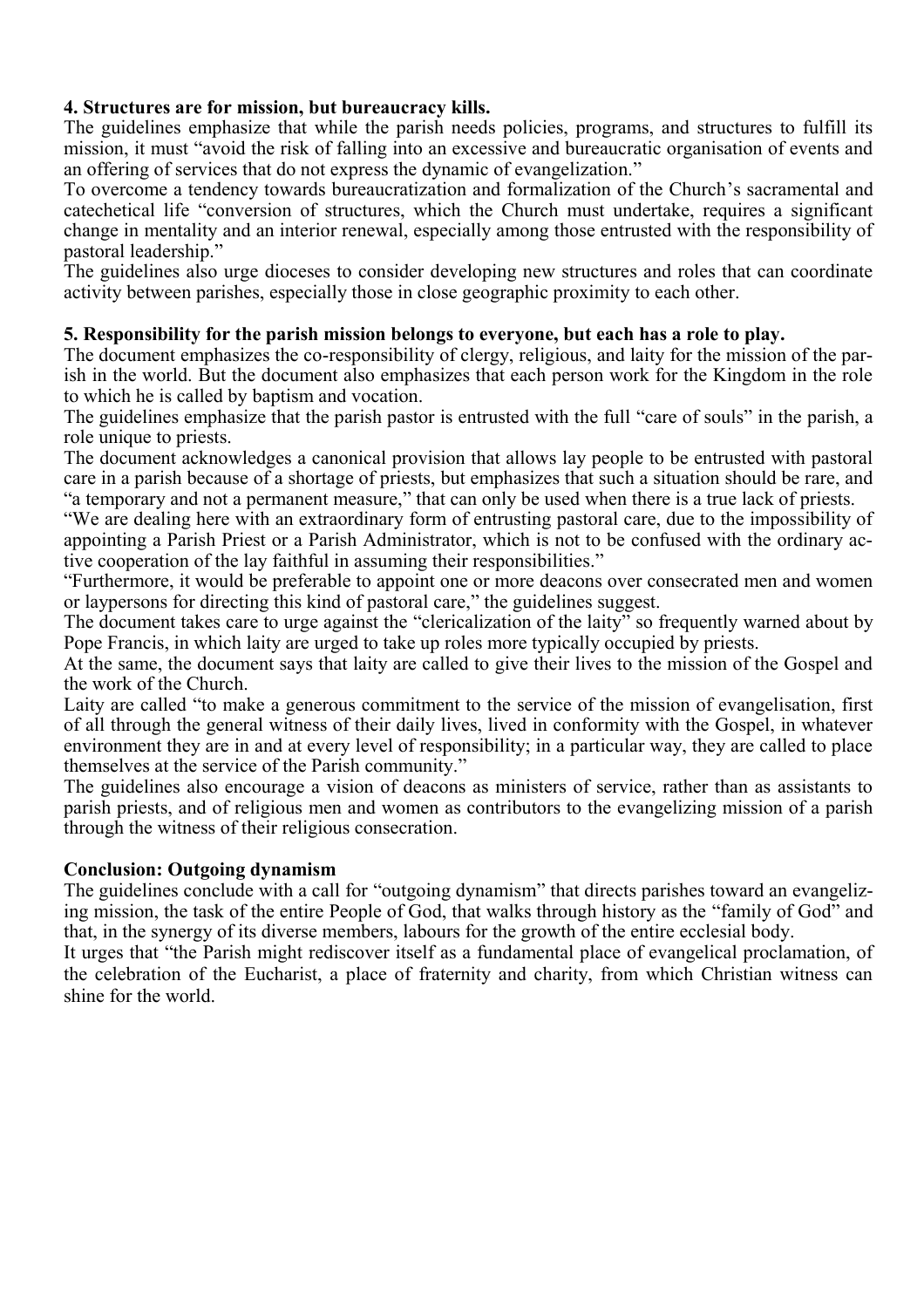# Readings at Mass

# **First reading 1 Kings 3:5, 7–12**

The Lord appeared to Solomon in a dream and said, 'Ask what you would like me to give you.' Solomon replied, 'Lord, my God, you have made your servant king in succession to David my father. But I am a very young man, unskilled in leadership. Your servant finds himself in the midst of this people of yours that you have chosen, a people so many its numbers cannot be counted or reckoned. Give your servant a heart to understand how to discern between good and evil, for who could govern this people of yours that is so great?' It pleased the Lord that Solomon should have asked for this. 'Since you have asked for this' the Lord said 'and not asked for long life for yourself or riches or the lives of your enemies, but have asked for a discerning judgement for yourself, here and now I do what you ask. I give you a heart wise and shrewd as none before you has had and none will have after you.

The word of the Lord.

**Responsorial Psalm Ps 118:57, 72, 76–77,127–130** 

R. Lord, I love your commands.

My part, I have resolved, O Lord, is to obey your word. The law from your mouth means more to me than silver and gold. R.

Let your love be ready to console me by your promise to your servant. Let your love come to me and I shall live for your law is my delight. R.

That is why I love your commands more than finest gold. That is why I rule my life by your precepts: I hate false ways. R.

Your will is wonderful indeed; therefore I obey it. The unfolding of your word gives light and teaches the simple. R.